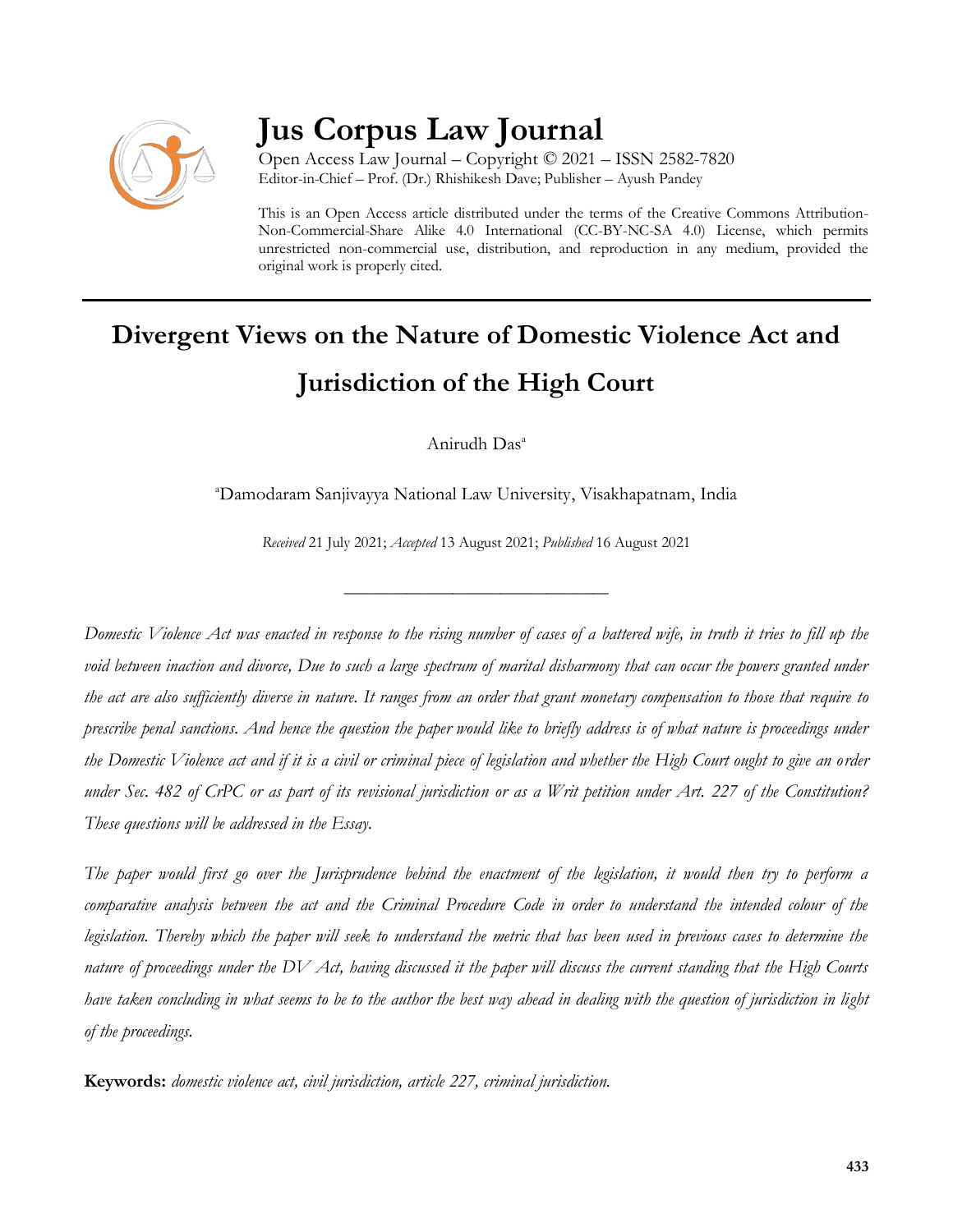## **INTRODUCTION**

It is no surprise to the well-versed that the Protection of women from Domestic Violence Act, 2005<sup>1</sup> (For short "the Act") in much of its segments prescribes that the procedure that is to be followed would be that of the CrPC<sup>2</sup> such as that of the Jurisdiction, which shall be that of the Judicial Magistrate of the First class<sup>3</sup> and the even the orders passed by it are also to be taken as those done by a criminal court.<sup>4</sup> Even so far as to prescribe that the procedure that is to be followed shall be governed by the Criminal procedure code.<sup>5</sup> But what is surprising is the fact that the nature of the relief that can be sought under the act varies from being purely civil such as those of residency to being criminal in nature. Hence in light of this dichotomy, there rises a question of Jurisdiction that the High Court must excursive in the case of a writ petition, and should there be revisional jurisdiction of the High Court or should it be considered a suit?

#### **JURISPRUDENCE SURROUNDING THE FORMATION OF THE DV ACT**

The background of this duality, the court reasons is due to the intermediator nature of the act, bearing in mind that the intention of the legislature is to fill the void in terms of the actions that can be taken by a married woman while not intending to bring about criminal action against her husband or their family, and all the same not willing to file for separation or Divorce. And hence in order to achieve this sort of harmony, there is a need for such a shifty piece of legislation.

Furthermore, this also forms a quintessential portion of the jurisprudence of the act, wherefore the preamble of the act mentions the resolution adopted by the *United Nations Committee on Convention on Elimination of All Forms of Discrimination Against Women and the Vienna Accords of* 

<sup>1</sup> Protection of women from Domestic Violence Act 2005

<sup>2</sup> Criminal Procedure Code 1973

<sup>3</sup> Violence Act (n 1), s 27

<sup>4</sup> Violence Act (n 1), s 19(4), 20(1)(d)

<sup>5</sup> Violence Act (n 1), s 28(1)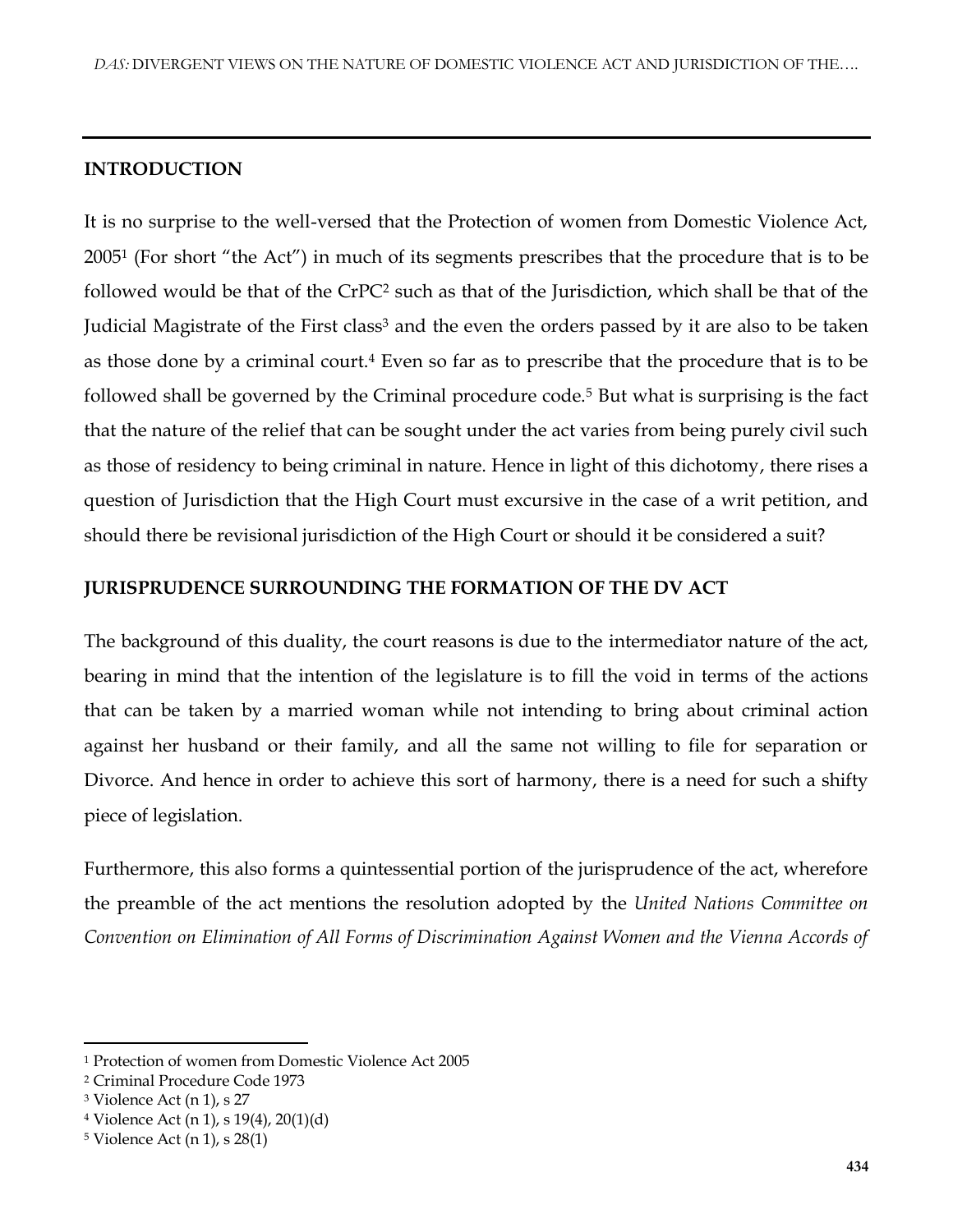*1994*<sup>6</sup> read with *Beijing Declaration and the Platform for Action (1995)<sup>7</sup>* requires the nations states to protect the natural and Human rights of women, and due to a severe lack of civil right remedies that are available to women in the case of domestic violence, therefore, the was a need to embark on this particular code.

The Supreme Court also noted in the case of *Vijay Baskarv. Suganya Devi<sup>8</sup>*noted that:

"*The object of the Act is that the victim lady should be enabled by law to live in the matrimonial family atmosphere in her husband/in-laws' house. It is not the intention of the said enactment to enable the lady to get snapped once and for all her relationship with her husband or the husband's family and for that, civil law and civil remedies are most efficacious and appropriate and keeping that in mind alone in the Act, the initiation of action is given the trappings of civil proceedings"*

Therefore the act should be considered most pre-dominantly as a civil one with few sections turning into criminal ones in case of a breach<sup>9</sup> in order to better facilitate the ground reality of the actions which are in effect physical in nature. In so many words one could attribute this to be a tort of sorts in its jurisprudence since although torts are the bijection of civil and criminal law, the Act, tends to behave more of a criminal on will.

# **PROCEDURAL DIFFERENCE BETWEEN CRIMINAL PROCEDURE CODE AND DOMESTIC VIOLENCE ACT**

To get a better understanding of the nature of the Legislation it is poignant to look at the key difference that one can observe between the DV act and CrPC, this will help understand what pre-texts the DV act and CrPC are not to consider as legislation mandating Criminal Action.

# **Definition of Complaint**

<sup>6</sup> Vienna Declaration and Programme of Action, Adopted by the World Conference on Human Rights (Vienna. 25 June 1993)

<sup>7</sup> Beijing Declaration and the Platform for Action (1995), Fourth World Conference on Women,(Beijing, 1995)

<sup>8</sup> *Vijay Baskar v Suganya Devi* (2010) SCC Mad 5446

<sup>9</sup> *Kunapareddy Nookala Shanka Balaji v Kunapareddy Swarna Kumari & Anr* (2016) 11 SCC 774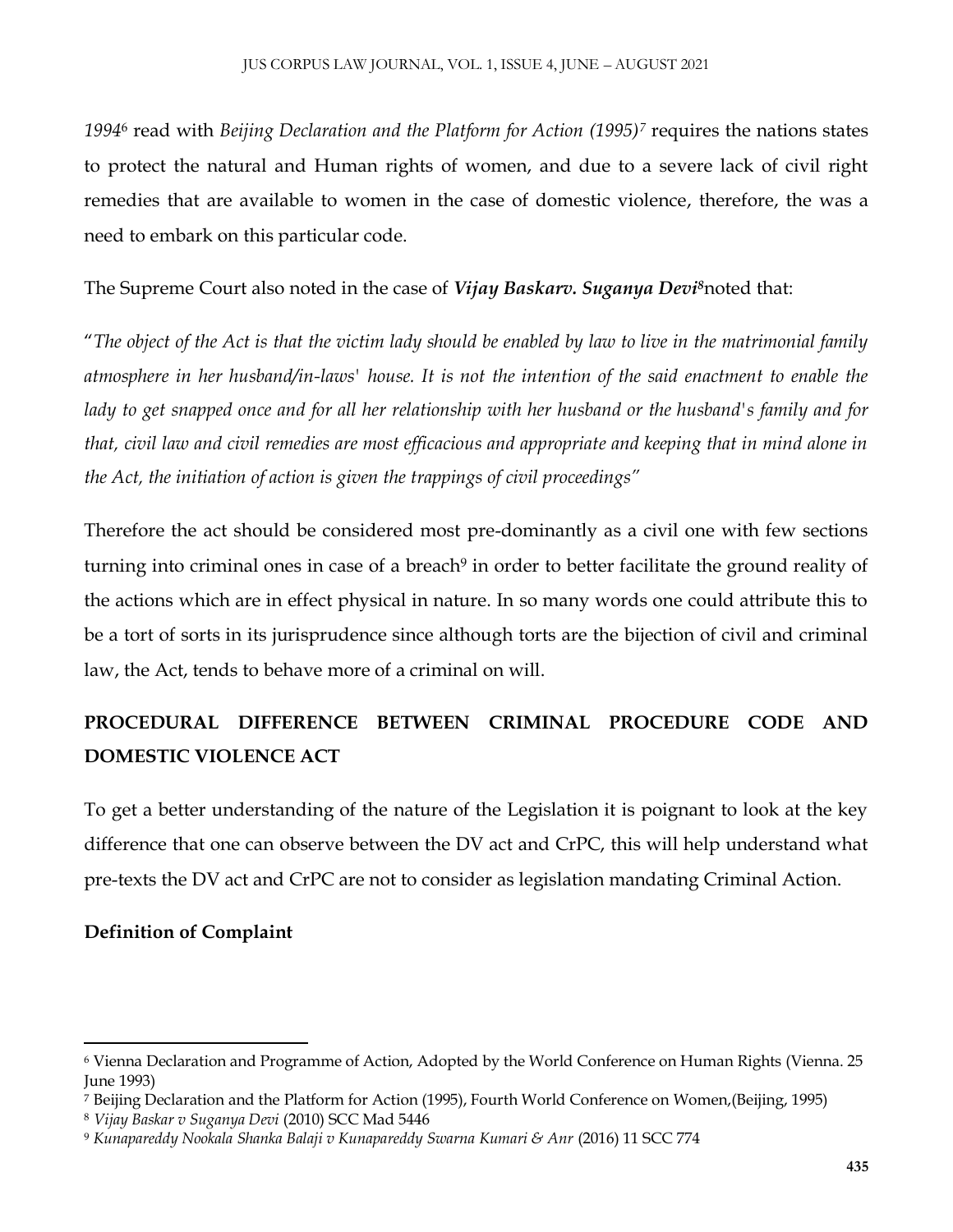On the outset, the very definition of a *complaint* under CrPC and *complaint* as contemplated under the D.V. Act are not the same. A complaint under Rule 2(b) of the D.V Rules<sup>10</sup> is defined as "any *allegation made orally or in writing by any person to a Protection Officer*".

On the other hand, a complaint, under Section 2(d) of the CrPC<sup>11</sup> is, "any *allegation made orally or in writing to a Magistrate, with a view to his taking action under the Code, that some person, whether known or unknown has committed an offence.*" However, the Magistrate dealing with an application under Section 12 of the DV Act<sup>12</sup> is not called upon to take action for the commission of an offence.

What is more is that there is no provision asking the magistrate to take action against the respondent in the case, as compared to a complaint where a specific action is required to be taken by the magistrate. Furthermore, the complaint to a Protection Officer may not be in consequence of the commission of any offence. Hence, what is contemplated is not a complaint but an application. A complaint under the D.V Rules is made only to a Protection Officer as contemplated under Rule 4(1) of the D.V Rules.<sup>13</sup> The idea of not involving the magistrate also shows the nature to which the action required is not to be penal but simple to help address the marital discord.

# **Taking cognizance**

A complaint made to the magistrate under Section 2(d) of the CrPC <sup>14</sup> requires the magistrate to investigate and take cognizance of the offence, whereas Rule 6(1)<sup>15</sup> of the DV rules state that an application under Sec. 12 of the DV Act does not require the magistrate to take cognizance. This cements the idea that a complaint under the DV act cannot be considered as a complaint under the Criminal Procedure Code, as under Section  $190(1)(a)$  CrPC<sup>16</sup>. And hence the

 $\overline{a}$ <sup>10</sup> Protection of Women from Domestic Violence Rules 2006, rule 2(b)

<sup>&</sup>lt;sup>11</sup> Criminal Code (n 2), s  $2(d)$ 

<sup>12</sup> Violence Act (n 1), s 12

 $13$  Violence Rules (n 10), rule  $4(1)$ 

 $14$  Criminal Code (n 2), s 2(d)

<sup>15</sup> Violence Rules (n 10), rule 6(1)

<sup>16</sup> Criminal Code (n 2), s 190(1)(a)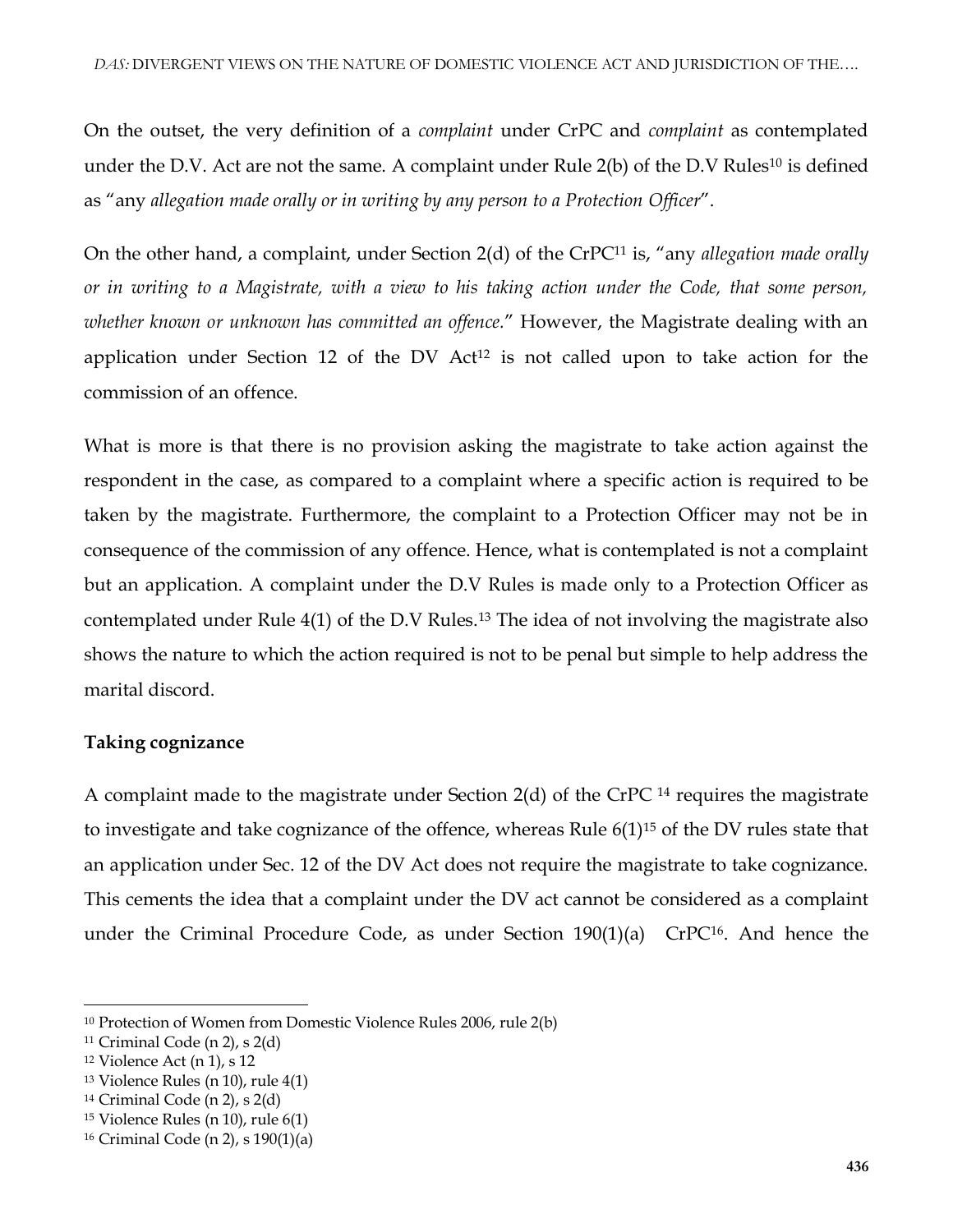procedure under Chapter 15 of the CrPC, Complaints to Magistrate will not apply to the complaint made under DV act.

#### **Usage of the terms**

Another befuddling characteristic of this piece of legislation is the rampant use of the word "*respondent"* in place of the word "accused". The Court has gone into greater detail on the issue of who is a respondent in the case of *Hiral P. Harsora and Ors.<sup>17</sup>* This indeed brings clarity that there is a specific want or legislative intent on creating a civil colour and brings greater meaning to the chameleon like nature of the code. <sup>18</sup> The willful removal of terms such as *accused* and *convict* shows that the Domestic Violence Act should not be mindlessly clumped up with other criminal legislation and forms a collage of both civil and criminal powers of the court which will be discussed further later on.

#### **Issuance of Process**

The default process of registering a complaint and taking cognizance and then issuing summons is quite heavily contrasted in the DV act as Compared to the Criminal Procedure Code. When it comes to the stage of issuing a summons as contemplated under Section 204, CrPC<sup>19</sup> has no application to a proceeding under the D.V Act since in this case the Magistrate, in an application under Sec. 12 of the D.V Act<sup>20</sup>, is not taking cognizance of any offence. This is because the magistrate is adjudicating upon the question of civil relief and not criminal ones.

Furthermore, as has already been pointed out, the respondent before the Court in an application under Section 12 of the Act is not an accused but is a respondent. The complaint is not taken cognizance of and neither is there any summons. Hence, the requirement of framing a charge also does not arise either.<sup>21</sup>

<sup>17</sup> *Hiral P. Harsora & Ors v Kusum Narottamdas Harsora & Ors* 2016 (10) SCC 165

<sup>&</sup>lt;sup>18</sup> Violence Act (n 1), s  $2(q)$ 

<sup>19</sup> Criminal Code (n 2), s 204

<sup>20</sup> Violence Act (n 1), s 12

<sup>21</sup> *V. Palaniammal v Thenmozhi* (2010) 1 MWN Cri 217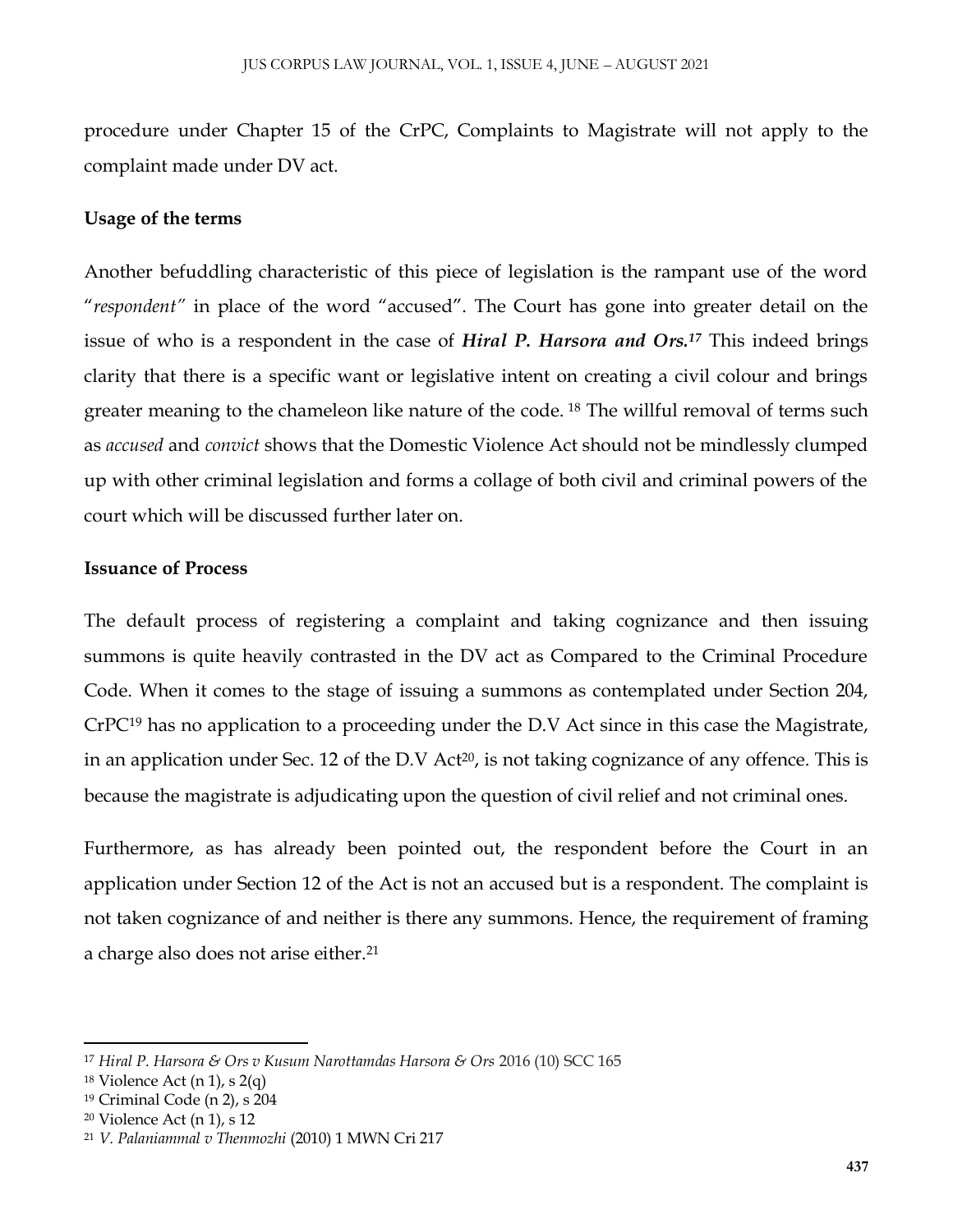In fact, Section 13 of the D.V Act<sup>22</sup> and Rule 12 of the D.V Rules<sup>23</sup> expressly provide that the Magistrate shall issue "a notice" as compared to a summons. It can also be argued that the D.V Act does not contemplate the issuance of a summons under Section 61, CrPC in an application under Section 12, although Rule 12(2)(c) enables resort to Chapter VI of the CrPC this is only to ensure the efficiency of the service of notice only but not to be considered as a basis for issuing summons, but this may not be considered as stringent settled law but rather a matter of practicality since the certain condition may necessitate the use of summons. In *Vijaya Baskar v. Suganya Devi*, <sup>24</sup> a learned single judge of Madras High Court expressly disapproved the practice of issuing summons in Domestic Violence cases since the idea is not to initiate Criminal Proceedings and make bitter the situation.

# **JURISDICTION OF THE HIGH COURT**

Whether the court of the magistrate can exercise the power of the civil court is a common question that is bound to come up is but more importantly can these criminal courts handle the civil jurisdiction or not. What is interesting to note here is that there is no stone cold definition of what a criminal court is. The Criminal Procedure Code under Sec. 6<sup>25</sup> only defines the classes of criminal courts. Although undoubtedly the Court of Judicial Magistrate of the First Class does fall under the category of classification that does not bar it from exercising a Civil Subject matter as part of its jurisdiction.

In cases of revenue collection many times the court of Judicial Magistrate has had to exercise its civil jurisdiction such as that of *V.B. D'Monte vs Bandra Borough Municipality<sup>26</sup>* wherein the question of whether the Bombay High Court could exercise its criminal revisional jurisdiction as a criminal court when a magistrate was deciding a revenue case, the court of a judicial magistrate being subordinate criminal court and having given due consideration to the

<sup>22</sup> Violence Act (n 1), s 13

<sup>23</sup> Violence Rules (n 10), rule 12

<sup>24</sup> Baskar (n 8)

<sup>25</sup> Criminal Code (n 2), s 6

<sup>26</sup> *V.B.D. Monte v Bandra Borough Municipality* AIR 1950 Bom 397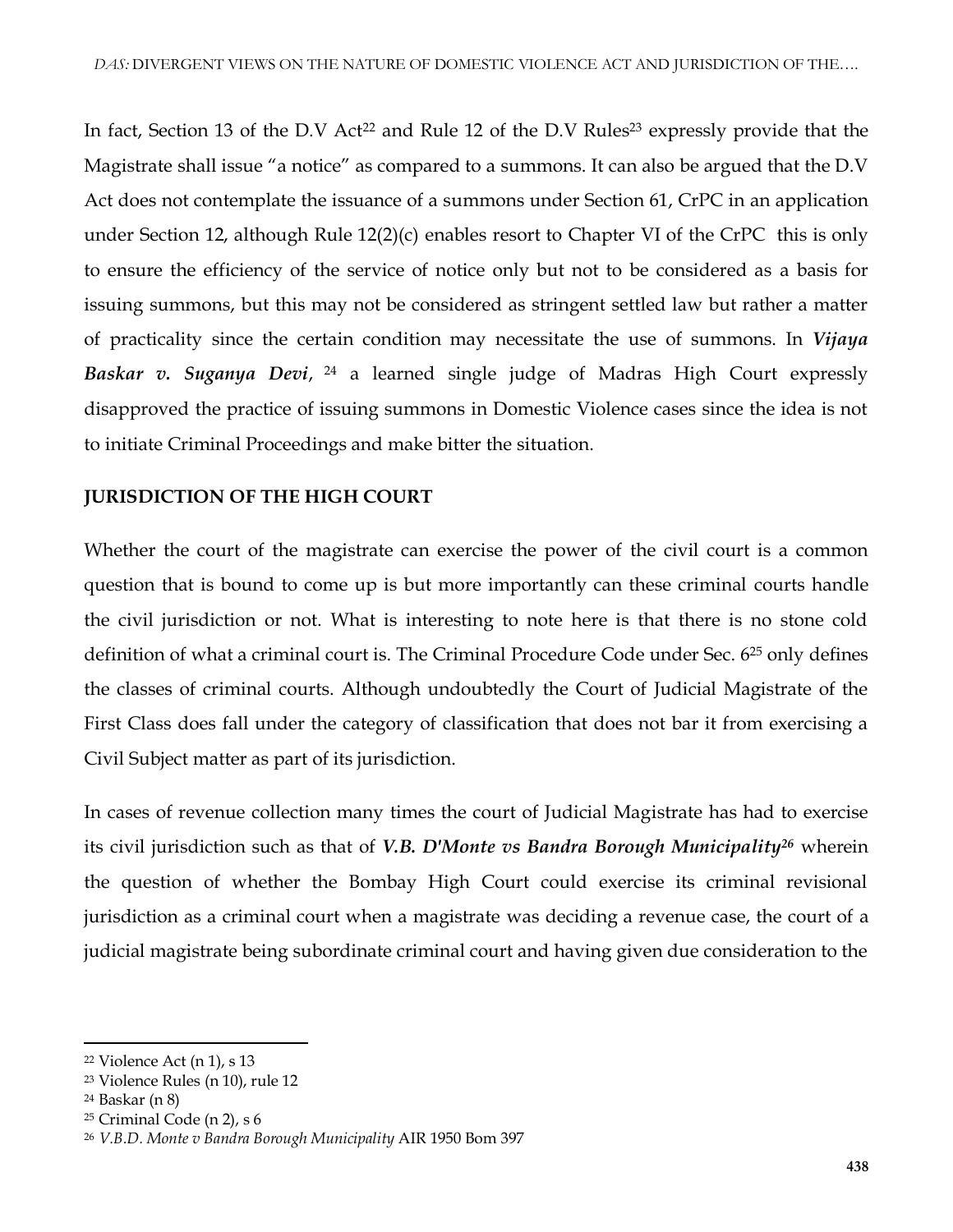case of *Ahmedabad Municipality v. Vadilal*27, the court decided that the application lied under Sec. 115 of CPC<sup>28</sup> and on the civil side of the High Court.

## The court in the case of *V.B. D'Monte vs Bandra Borough Municipality<sup>29</sup>* opined that:

"*The better view seems to be that a Criminal Court may be constituted as a Court designate and civil jurisdiction may be conferred upon that Court. If a criminal Court exercises that jurisdiction, then it is not necessarily an inferior Criminal Court within the meaning of the Criminal Procedure Code; and if a right of revision is given from a decision of such a Court, then that revisional application is civil in its character and not criminal. That is the only limited question that we have to consider in this case."*

# **THE CONFLUENCE OF CIVIL AND CRIMINAL NATURE**

What is surprising is the nature in which Civil and Criminal Jurisdiction of the courts have applied in India. Specifically, with reference to the encroachment of civil subject matters into criminal court, this is more pronounced in the subject of tax, revenue, and land arrears. So much so that provisions of the CrPC even entertain the session court as an appellate court for Registration of Property30. This can be attributed to the residual legislation of the British Era where there was a greater intersection between revenue courts and the Criminal Court in order to improve the efficiency of collection of revenue. The Madras High Court in the case of *Dr.P.Pathmanathan vs Tmt.V.Monica*, <sup>31</sup> upheld the test formulated by Justice Chagla in the case of *V.B D'Monte v. Bandra Borough Municipal Corporation*. *32*

Furthermore, the differentiating nature of Civil and Criminal Proceedings of the Court has been discussed in greater detail by that supreme court in the case of *Ram Kishan Fauji v State*  of Haryana<sup>33</sup>, the Supreme Court in so many words opined that the nature of the Tribunal does not automatically confer the nature to the proceedings instituted Infront of it, but rather

<sup>27</sup> *Ahmedabad Municipality v Vadilal* AIR (15) 1928

<sup>28</sup> Civil Procedure Code 1908, s 115

<sup>29</sup> Monte (n 26)

<sup>30</sup> Criminal Code (n 2), s 351(4)

<sup>31</sup> *Dr. P. Pathmanathan v Smt. V. Monica* Crl No.28458 of 2019 [2021]

<sup>32</sup> Monte (n 26)

<sup>33</sup> *Ram Kishan Fauji v State of Haryana* (2017) 5 SCC 533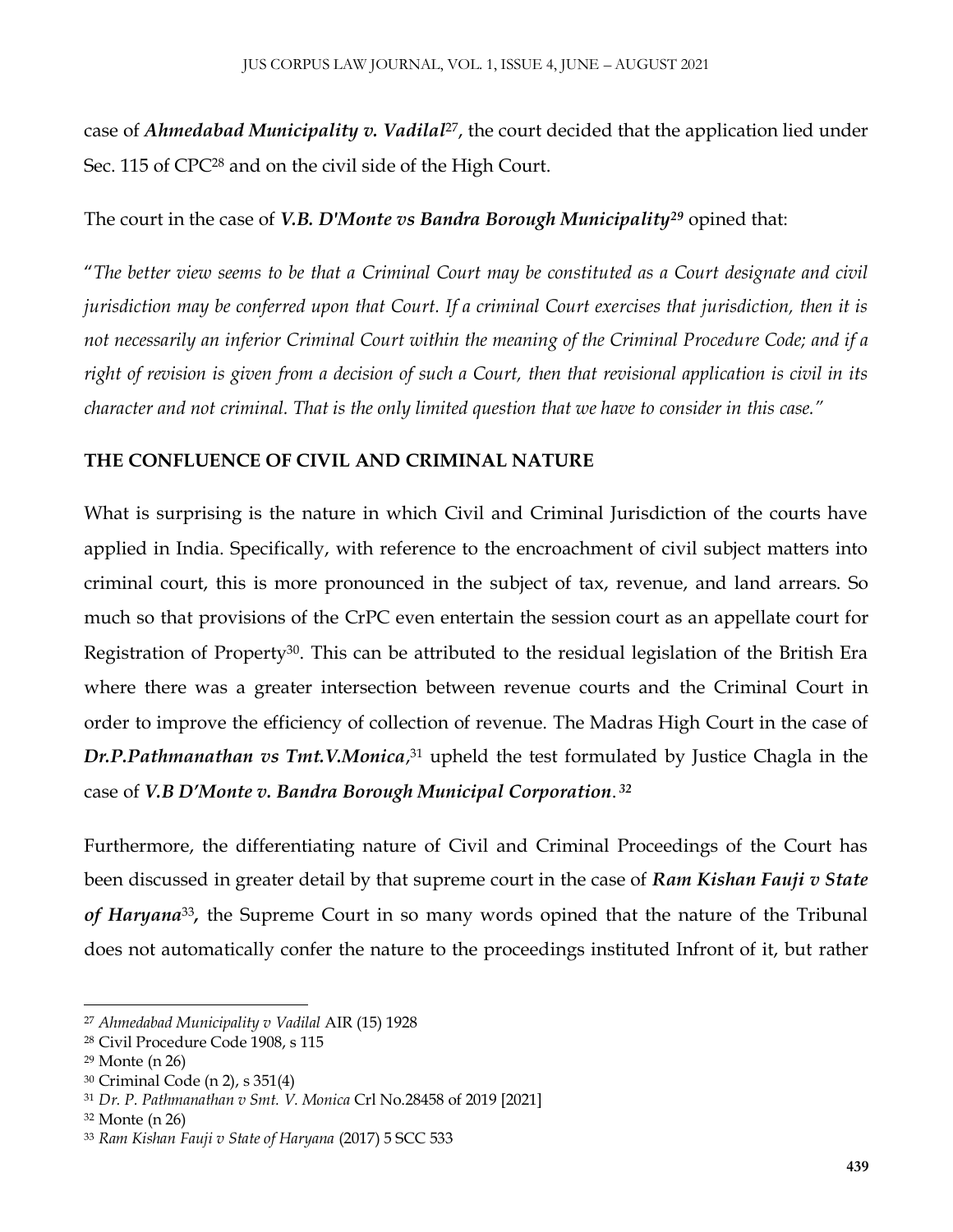the nature of the proceedings depends on the nature of the right that is violated and the relief that may be sought. And hence,

"*Merely because a Magistrate is called upon to adjudicate and enforce civil rights in an application under Chapter IV of the D.V Act, it does not follow that the proceeding before it is of a criminal character. A Court of Magistrate not exercising functions or determining cases of a criminal character cannot be said to be a Criminal Court*" 34

This ratio of the Supreme Court was affirmed in the cases of *The Darcah Committee, Ajmer vs State Of Rajasthan<sup>35</sup>* wherein the Supreme Court noted that the District magistrate was excising Civil Jurisdiction and hence the proceedings were civil in nature rather than criminal. This Kerala High Court in the case of *Mammoo vs State Of Kerala And Anr.* <sup>36</sup> Also confined itself to the ratio of the Supreme Court.

## **POWERS OF THE HIGH COURT**

The powers of the High Court in the case of a Criminal Case can be distinctively categorised into two parts that are namely, (i) Revisional Powers of the Court & (ii) inherent powers of the court. It is not in the purview of the paper to go into the details of what constitutes each portion of such powers and whether or not each one of them is distinctively different and independent of the other<sup>37</sup> but to know whether the High Court can exercise it in cases initiated under DV Act or not.

On the question of the revisional powers of the High Court, there is a need for there to be an inferior criminal court as envisaged under Sec. 397 of CrPC<sup>38</sup> and therefore the courts must be as the previously mentioned class of criminal court excising its jurisdiction in a criminal matter with a relief that is sought to be that of death, imprisonment, fine or forfeiture of property which as a characteristic of Criminal Cases.

<sup>34</sup> *S.A.L. Narayan Row & Anr v Ishwarlal Bhagwandas* AIR 1965 SC 1818.

<sup>35</sup> *The Dargah Committee, Ajmer v State of Rajasthan* 1962 AIR 574

<sup>36</sup> *Mammoo v State of Kerala & Anr* AIR 1980 Ker 18 (FB)

<sup>37</sup> *Madhu Limaye v State of Maharashtra* 1978 AIR 47

<sup>38</sup> Criminal Code (n 2), s 397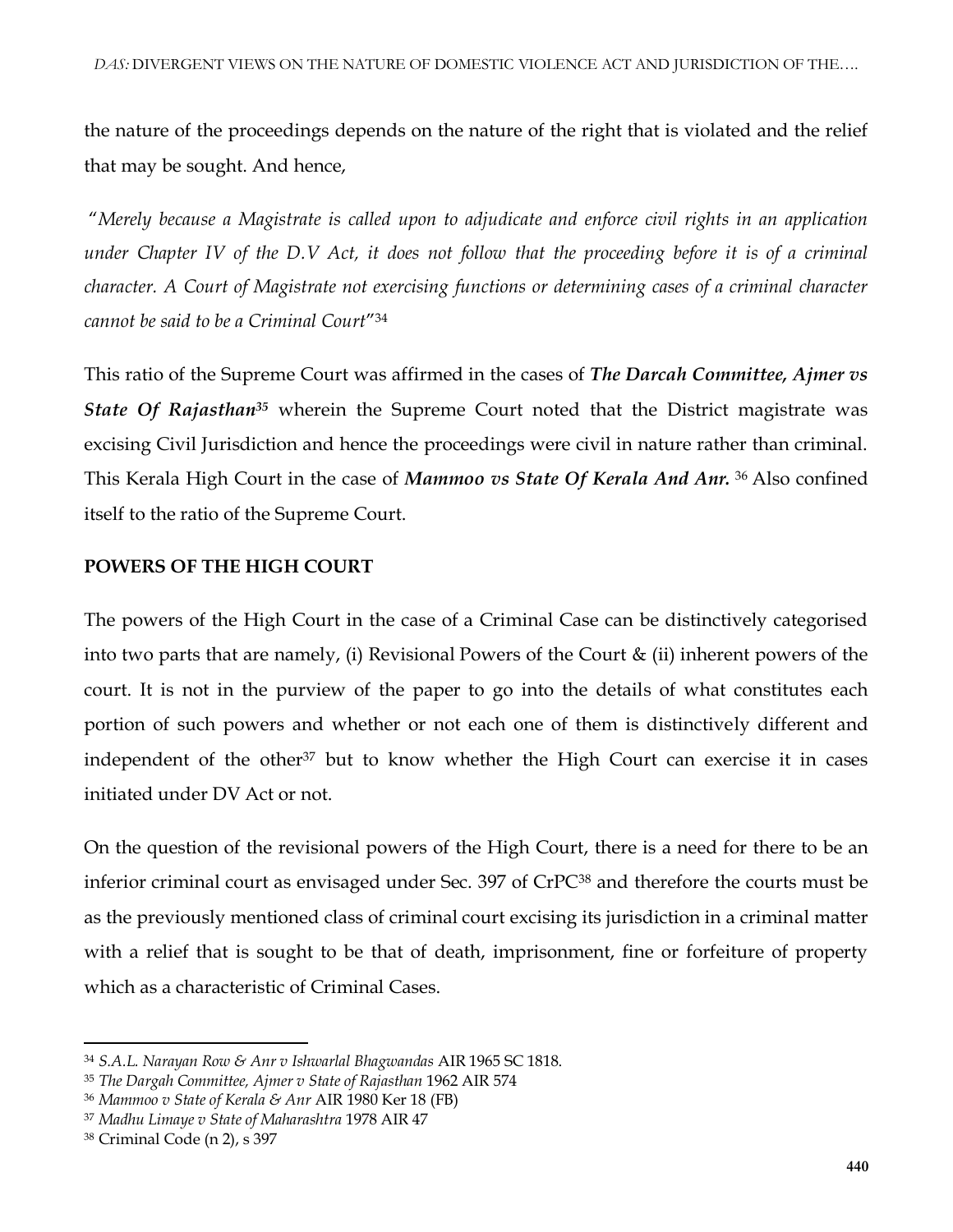In *The Darcah Committee, Ajmer vs State Of Rajasthan<sup>39</sup>* the Supreme Court Considered the idea that since the question of municipality laws was purely civil hence the precedent set in the case of *V.B D'Monte v. Bandra Borough Municipal Corporation,<sup>40</sup>* is to be followed. This makes clear the question of whether or not certain proceedings present in the Subordinate Judiciary will attract the revisional powers of the High Court. But a supplementary Question that arises is that of whether the proceedings when initiated be civil and subsequently, can they become criminal in nature as is prescribed in the breach of the condition set forth under Sec.31 of DV Act.<sup>41</sup>

A Division Bench of the Allahabad High Court in, *Mt Mithan v. Municipal Board of Oral and State of U.P.*, <sup>42</sup> has clarified this aspect and pointed out as under:

*"63. If once an authority acts as an inferior Criminal Court, a subsequent proceeding before it may also be said to be one before an inferior Criminal Court, but it does not follow that because a subsequent proceeding is before an inferior Criminal Court, the earlier proceeding also is, especially when the two proceedings are entirely distinct from each other through one follows the other In view of the above, the stage of deciding an application under Section 12 is entirely different from the stage where the Magistrate tries an offence under Section 31 or 33 of the Act. Merely because the Court of Magistrate is a criminal court in the latter stage, it does not follow that it is a criminal court in the former stage as well*."

The question of the inherent power of the High Court as encompassed under Sec. 482 of the CrPC is a peculiar one since it brings into question, not just the nature of the proceedings as previously discussed but also whether the High Court in the case that it is a criminal case should exercise its inherent power.

In *State of W.B. v. Sujit Kumar Rana*<sup>43</sup> , the Supreme Court has opined as under:

<sup>39</sup> *The Dargah Committee, Ajmer v State of Rajasthan* 1962 AIR 574

<sup>40</sup> Monte (n 26)

<sup>41</sup> Violence Act (n 1)

<sup>42</sup> *Mt Mithan v Municipal Board of Oral and State of U.P.* AIR 1956 All 351

<sup>43</sup> *State of W.B. v Sujit Kumar Rana* (2004) 4 SCC 129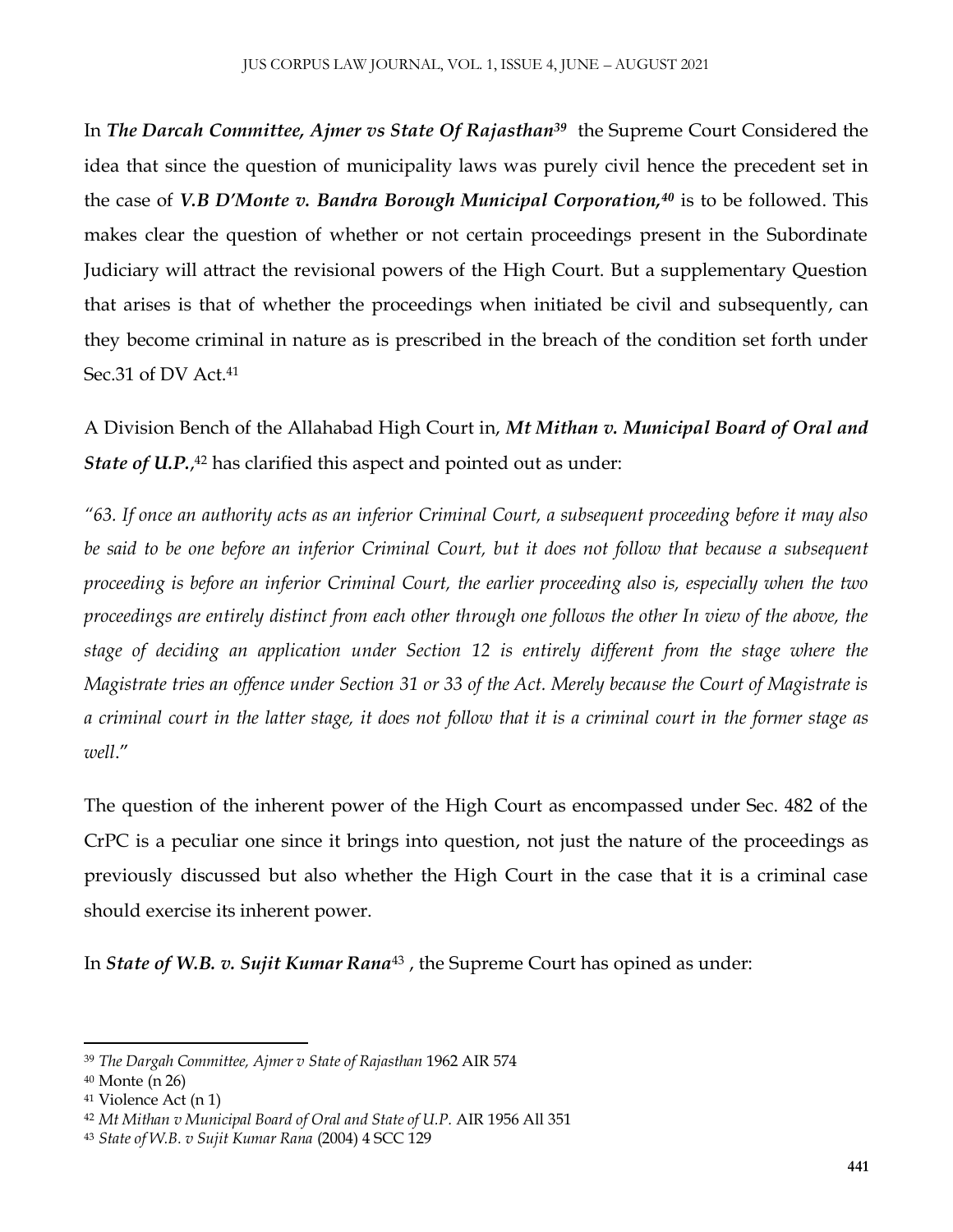"*From a bare perusal of the aforementioned provision, it would be evident that the inherent power of the High Court is saved only in a case where an order has been passed by the criminal court which is required to be set aside to secure the ends of justice or where the proceeding pending before a court amounts to abuse of the process of the court. It is, therefore, evident that power under Section 482 of the Code can be exercised by the High Court in relation to a matter pending before a court;"*

This view of the Supreme Court was also expressed by the Madras High Court in the case of *Rajamanickam v State of Tamil Nadu*44. But all the same, it does not preclude the High Court from exercising its power under Art. 227 of the Constitution<sup>45</sup>, this was the opinion of the Madras High Court in the case of *M. Muruganandam v. M. Megala*<sup>46</sup>. Furth more the relation between the two particular codes that of Art. 227 and Sec. 482 are made more than clear by the court in the case of *State of Orissa v. Debendra Nath Padhi*<sup>47</sup> which had re-affirmed the guidelines that were laid down in the *Bhajan Lal Case<sup>48</sup>* .

# **VIEWS OF CERTAIN HIGH COURTS**

The view taken up by the High Courts has been varying from High Court to High Court, wherein the decision is also subject to change in the case of different Judges. Justice GR Swaminathan Putting an end to the diverging views of the Madras High Court on administrative problems caused by the issue of the nature of the petition said that the same could be entertained under the powers granted by the constitution under Art. 227.<sup>49</sup> This was in response to the plea of the plaintiff who has asked that his petition be listed under Art. 227 and the registrar refused to do so in light of the previous judgement of the Madras High court.<sup>50</sup>

 $\overline{\phantom{a}}$ 

<sup>44</sup> *Rajamanickam v State of Tamil Nadu* 2015 (3) MWN Cri 379

<sup>45</sup> Constitution of India 1950, art 227

<sup>46</sup> *M. Muruganandam v M. Megala* (2011) 1 CTC 841

<sup>47</sup> *State of Orissa v Debendra Nath Padhi* (2005) 1 SCC 568

<sup>48</sup> *State Of Haryana & Ors v Ch. Bhajan Lal* 1992 AIR 604

<sup>49</sup> Constitution of India (n 45), art 227

<sup>50</sup> Live Law News Network, 'Article 227 Petition Maintainable Against Domestic Violence Act Proceedings: Madras High Court' (*Live Law*, 12 June 2021) [<https://www.livelaw.in/news-updates/article-227-petition](https://www.livelaw.in/news-updates/article-227-petition-maintainable-against-domestic-violence-act-proceedings-madras-high-court-175611)[maintainable-against-domestic-violence-act-proceedings-madras-high-court-175611>](https://www.livelaw.in/news-updates/article-227-petition-maintainable-against-domestic-violence-act-proceedings-madras-high-court-175611) accessed on 23 June 2021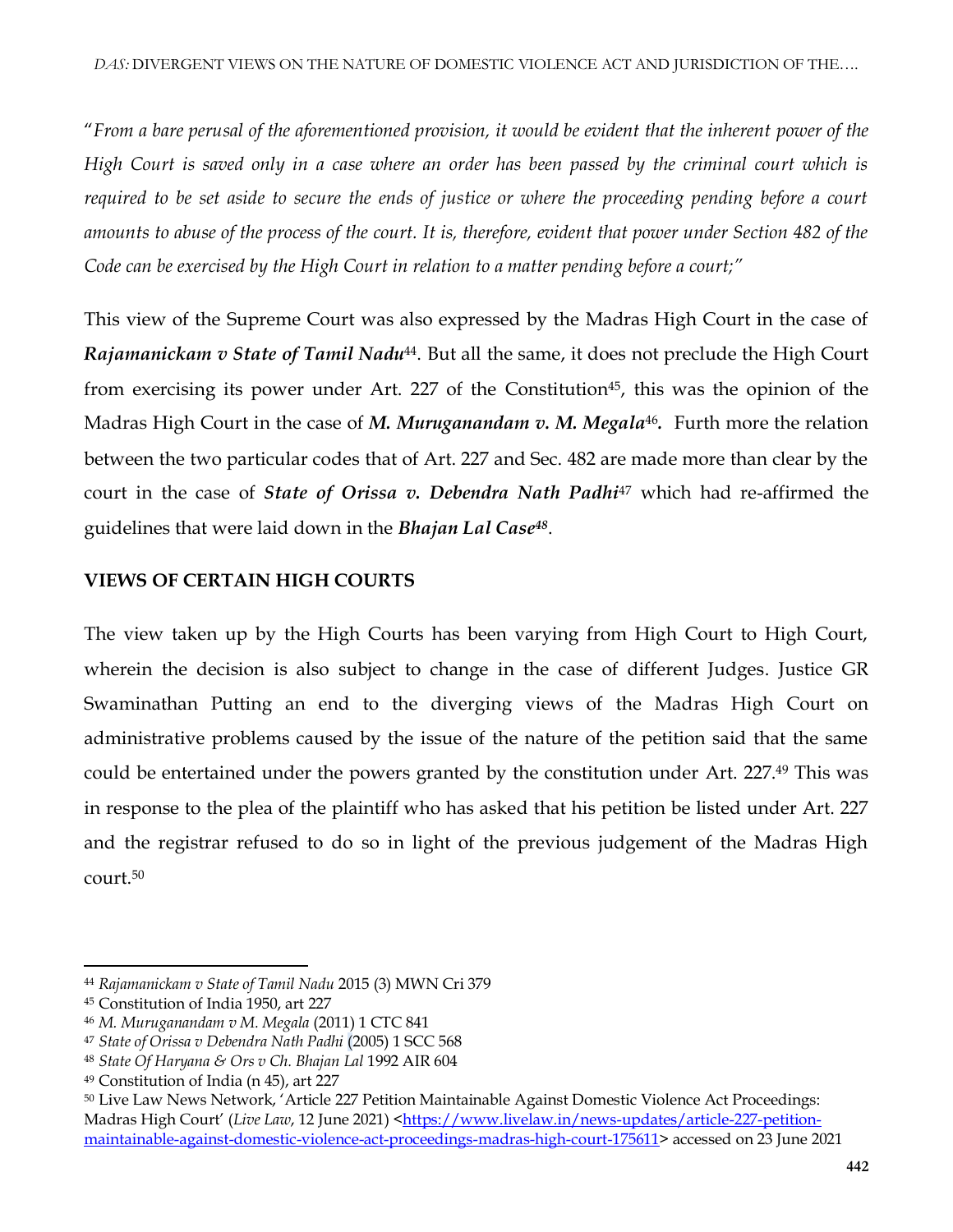In the case of *Baiju Son of Chandra Nair v. Latha <sup>51</sup>* also the Kerala High Court considered the text put forth with regards to the subject matter of the Dispute but concluded that although the subject matter of the dispute is civil in nature the Court of the magistrate cannot be considered to not exercising their powers as a criminal court. The Kerala High Court had taken an opposing view in two of its later decisions in *Santhosh v. Ambika. R*, <sup>52</sup> and *T. Rajan v Vani. P*. <sup>53</sup> In a recent decision, *Latha P.C v State of Kerala*, <sup>54</sup> the Kerala High Court held that an application under Section 482 CrPC is not maintainable to quash a complaint under Section 12 of the D.V. Act.

A Division Bench of the Bombay High Court had reached the same conclusion in *Sukumar Pawanlal Gandhi v Bhakti Sushil Gandhi*55. However, a Full Bench of the Bombay High Court in *Prabhakar Mohite v State of Maharashtra* <sup>56</sup> overruled the decision in *Sukumar Pawanlal Gandhi*. The Full Bench correctly noted that the character of a proceeding is not dependent upon the nature of the Tribunal but on the nature of the right violated. The Full Bench held, and rightly so, that the nature of the right in a proceeding under the D.V Act is purely civil in nature. Although having held this particular metric of considering the proceedings, the Full Bench, nevertheless, held that an application under Section 482 CrPC would lie.

The Gujrat High Court held that <sup>57</sup> the proper remedy against the impugned Judgement and Order of Magistrate is Criminal revision Application under Sec. 397(1) read with Section 401 of the Code of Criminal Procedure 1972 and not the Writ Jurisdiction of the High Court under 227. This is contrary to the view taken up by various High Courts and Contrary to the decision of the Gujrat High Court itself in the case of *Nitin Kumar Manilal Shah v. State of Gujrat*<sup>58</sup> *.*

All in all the High Courts are divided in their views of whether or not the application under 482 or 227 will lie or not, but what remains poignant is the plight of the respondent who for no

 $\overline{\phantom{a}}$ 

<sup>51</sup> *Baiju Son of Chndra Nair v Latha* 2011 (3) R.C.R (Criminal 704)

<sup>52</sup> *Santhosh v Ambika. R* (2015) SCC Ker 26542

<sup>53</sup> *T. Rajan v Vani. P* (2020) SCC Online Ker 25170

<sup>54</sup> *Latha P.C. v State of Kerala* 2020 (6) KLT 496

<sup>55</sup> *Sukumar Pawanlal Gandhi v Bhakti Sushil Gandhi* (2016) SCC Online Bom 12942

<sup>56</sup> *Prabhakar Mohite v State of Maharashtra* (1973) 3 SCC 219

<sup>57</sup> *Reamesh Bhai Ramaji Bhai Desai v State of Gujrat* Special Civil Application No. 15687 of 2014

<sup>58</sup> *Nitin Kumar Manilal Shah v State of Gujrat* 2014 (2) GLR 1353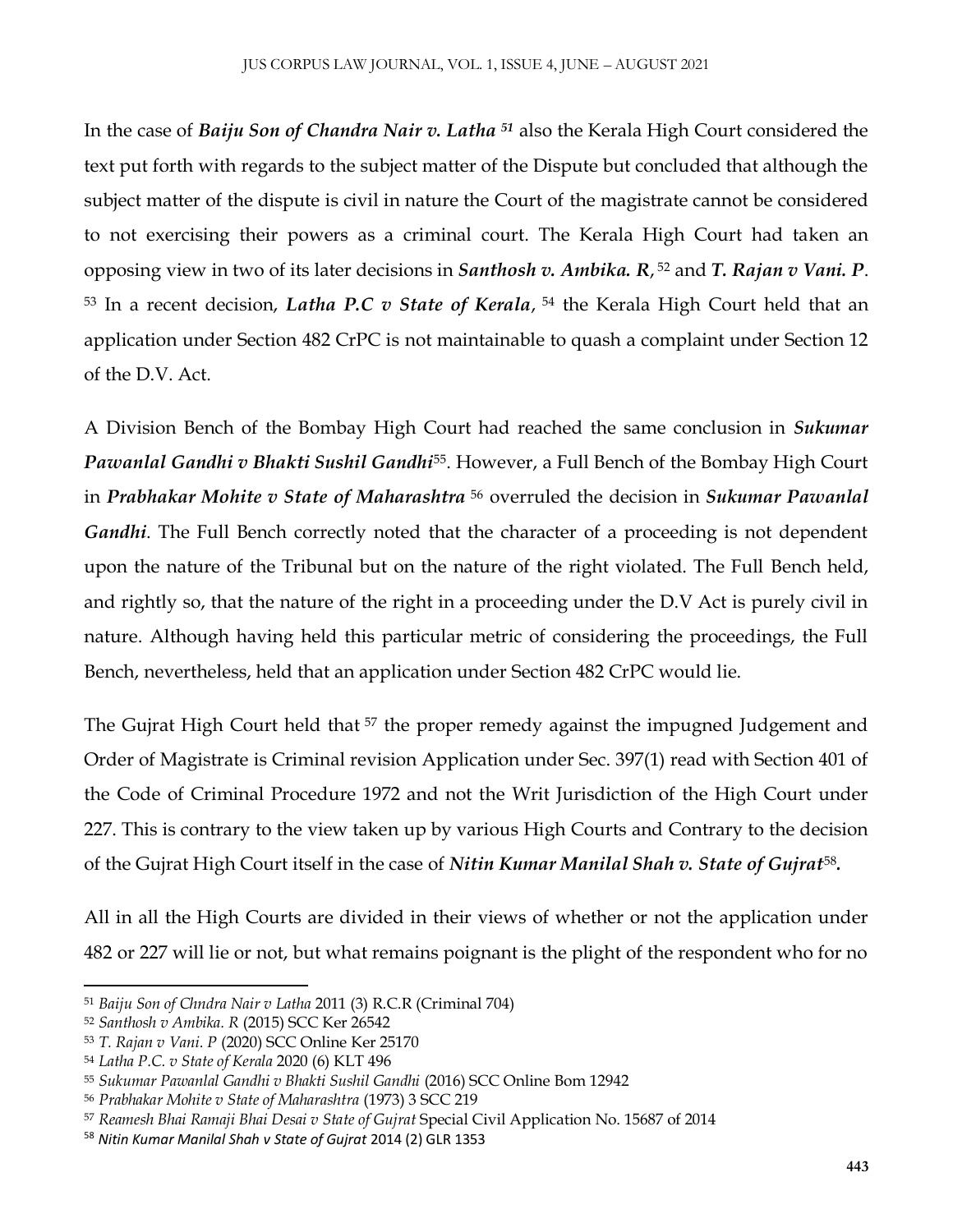fault of his own has to listen to the ivory tower occupant judges discuss an impertinent technicality.

#### **CONCLUSION**

From a purely practical stand of view, it would occur to a person that the question of the act under which the court derives its jurisdiction is no so important as to have denied the petitioner a hearing Infront of the court, although the question of the nature of proceedings is important in so much as it does not affect the justice imparted such question are of mere erudition and should not cause such grave inconvenience to the respondents. The delay cost due to such discrepancies far outweighs the ephemeral consonance with the intention of the legislation. In truth, the outcome of justice is not going to be subjugated to the wills of the procedure and the procedure is simply a means to a certain end. But considering that there might be a greater consequence to that nature of justice that is achieved whilst considering the question of the nature of the act one might have to ponder if it is not possible to categorise it as follows:

For those orders that arise out of the contravention of the order set forth under 12, 18, 19, 20, 21, 22, and 23 and offences under section 31 should be strictly considered as criminal proceedings and hence the High Court would be correct to consider the court of Judicial Magistrate to be that of an inferior court. And specifically in respect of squashing of proceeding the same should be done under the Revisional Jurisdiction of the High Court the powers to squash proceedings under Domestic Violence act.

With Reference to all other proceedings, it should be considered as civil in nature and thereby do not attract there revisional powers of the High Court, of course, a set procedural guild line or flowchart would go miles to ensure that there is no question of procedural discrepancies in the functioning of the lower court. As has been previously mentioned I feel the very basis of the jurisdiction capsizing the case defeats the goals of justice and therefore elongates the already painstakingly long procedure that is present in the Judicial System and therefore the court should be cautious in denying petitions simply because a certain section number is not